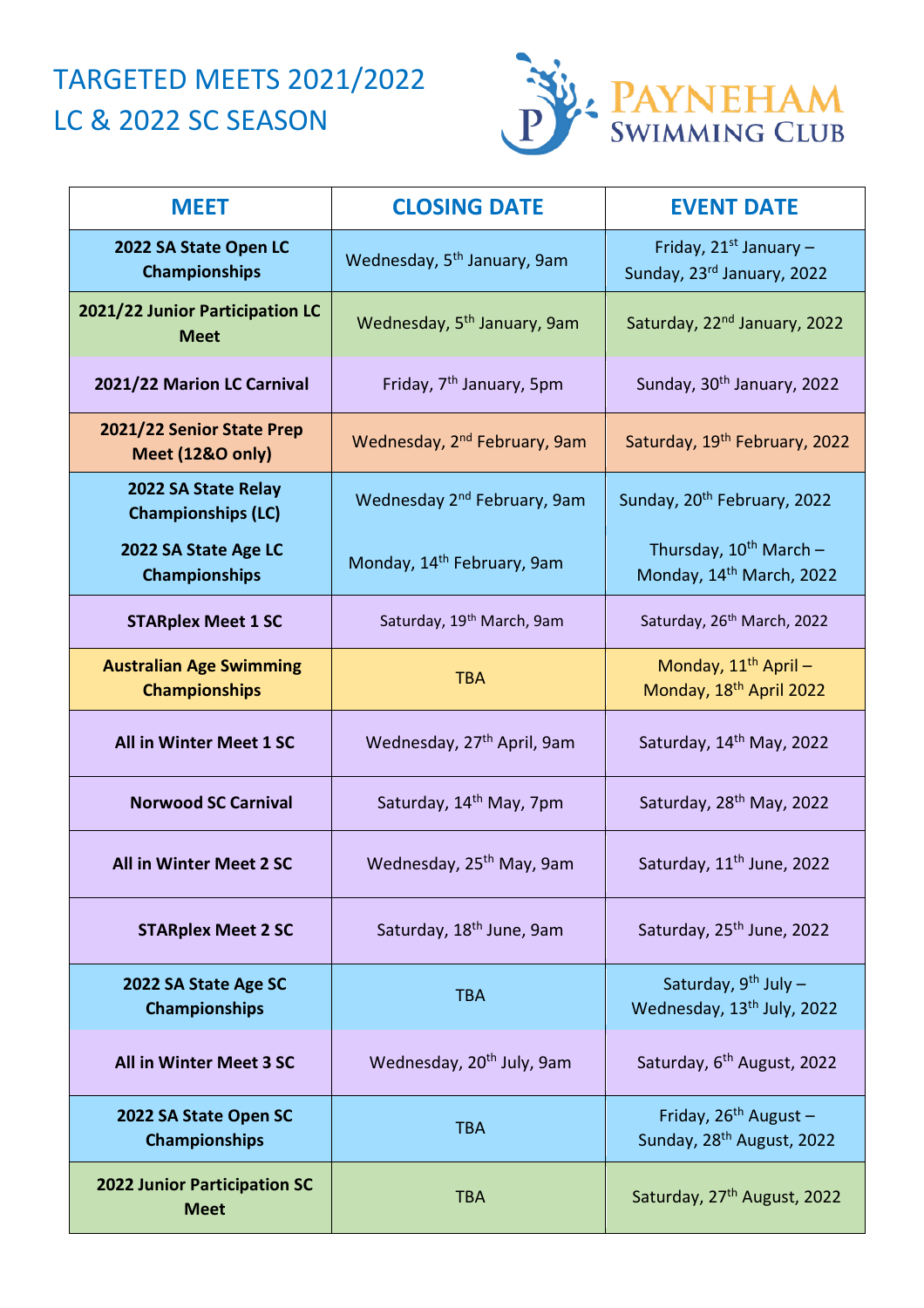## It would be great if swimmers could compete in as many of these as possible as PRACTISE = IMPROVEMENT.

If any parents/swimmers have questions on the events they should enter, please contact me, Caitlin on 0432692280 or payswim.coach2@yahoo.com.

If any parents have troubles entering their swimmer(s) please contact our Swim Meet Coordinator Jane [\(payswim.swimmeets@yahoo.com\)](mailto:payswim.swimmeets@yahoo.com).

Please ensure that you enter in these events as soon as entries open (check entries ~2-3 weeks before closing date) to avoid missing out – COVID-19 still impacts capacity for swimming centers. Please let it be noted that due to the everchanging situation with COVID-19 that these events and dates are subject to change. If this is the case, I will do my best to advise the Payneham Swimming Club community as soon as possible.

Swim Meet Colour Code:

**Purple = All club members encouraged to enter** 

**Blue = State competition (Qualifying times required for Age/Open Championships)** 

**Green = 11 & U excluding swims with state event qualification**

**Orange = 12 & O ONLY swims with state event qualification**

**Yellow = National competition (Qualifying times required for Age Championships)**